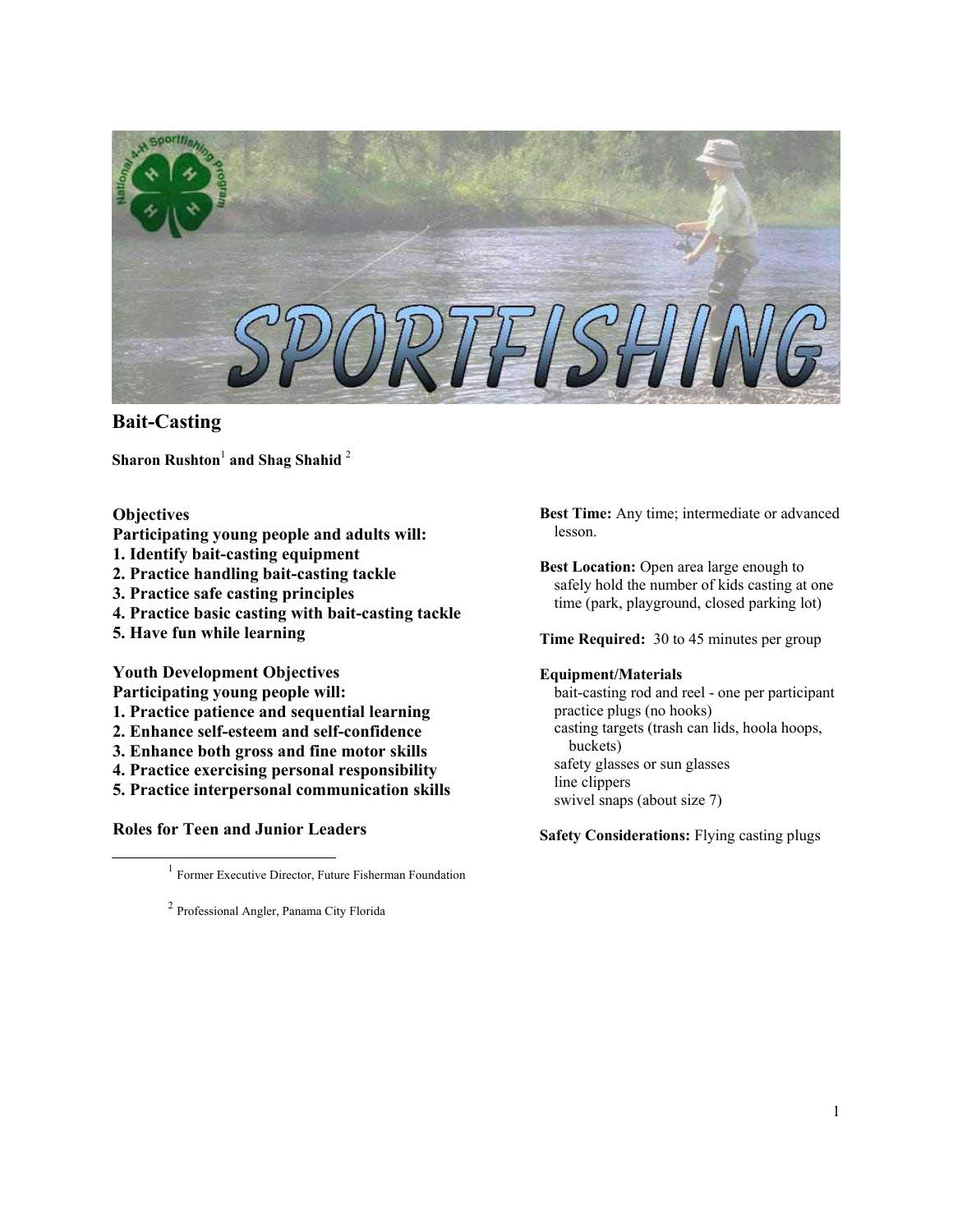- **1. Demonstrate casting techniques**
- **2. Assist in setting up equipment and putting it away**
- **3. Assist participants with casting technique**
- **4. Assist in managing backlashes and bird=s nests**

**Potential Parental Involvement** 

- **1. See ARoles for Teen and Junior Leaders@ above**
- **2. Arrange for or provide teaching equipment**
- **3. Arrange for or provide teaching location**
- **4. Arrange for or provide transportation**
- **5 Arrange for or provide refreshments**

### **Evaluation Suggestions**

- **1. Observe casting form for any needed corrections.**
- **2. Observe reductions in the instances of backlashes.**
- **3. Coach young people on improving form with the tackle.**
- **4. Observe casting accuracy and distance.**

## **Lesson Outline**

### **Presentation**

and fast moving rod tips are the greatest safety considerations. Using some form of eye protection and keeping kids well separated will reduce the probability of injuries significantly. particularly if it should hit someone's eye. Line cuts are also a possibility if young people are tying lines or pulling excessively hard on lines for hung plugs. Beware overhead electric lines, plug-eating trees or similar hazards. Lawn areas are much easier on lines than are paved areas, but they may also have pests like chiggers, ticks, or stinging insects like yellow jackets or fire ants. Scout the area to avoid such problems.

### **References**

*Basic Casting from A to Z*. Zebco. *Bassmaster Casting Kids McClane's Secrets of Successful Fishing Sportfishing and Aquatic Resources Handbook*

## **Application**

I. Bait-casting equipment

- A. Reels
	- 1. Revolving spool
	- 2. AThrowing  $\omega$  line from the reel
	- 3. Reel parts
		- a. Foot
		- b. Frame
		- c. Level wind and pawl
	- d. Free spool button or lever
	- e. Handle
	- f. Drag adjustment (star drag)
	- g. Friction adjustment
- B. Lines
	- 1. Monofilament
	- 2. Copolymer
	- 3. Braided
		- a. Dacron or nylon
		- b. ASuper@ braids
- C. Rods
	- 1. Off-set handle rods
		- a. Traditional casting rod
		- b. Similar to spin-cast rods
		- c. Reel in line with guides
	- 2. Straight handle rods
		- a. Popping, pitching or flipping rods
		- b. Longer grips front and rear

**POINT** out and **DISCUSS** the parts of a casting reel, using either a functional reel or a large diagram as a teaching aid.

If possible, have participants **LOCATE** the parts on the reels they will be using in the lesson.

**DISPLAY** and **DISCUSS** the variety of lines that can be used on bait casting tackle. For advanced groups consider discussing the advantages and disadvantages of each type and appropriate applications for them.

**SHOW** a variety of bait-casting rods, illustrating their features and **DISCUSSING** their uses.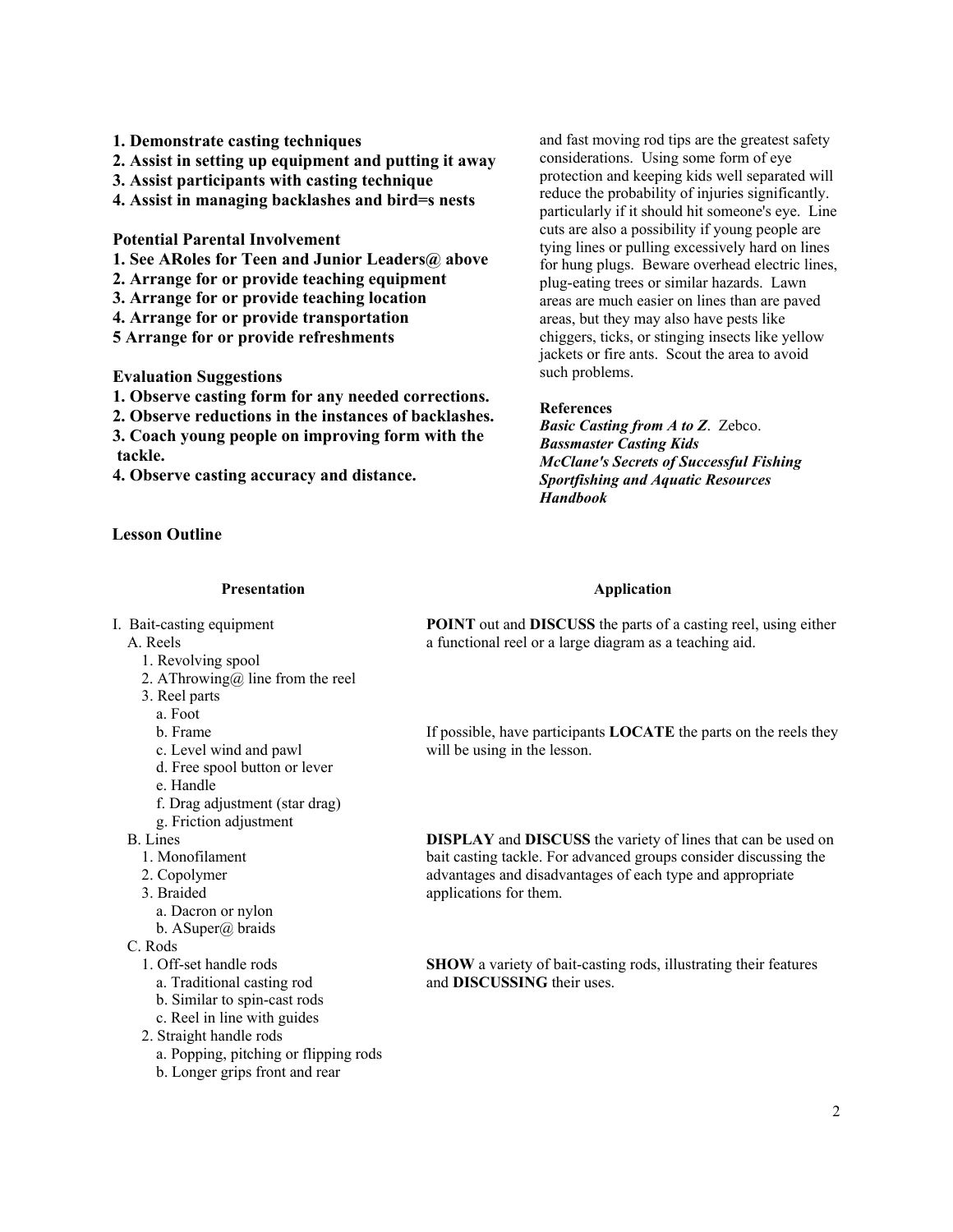c. Larger guides

d. Similar to stout spinning rod

II. Safety considerations

A. Personal responsibility

- 1. Casting requires personal responsibility
- a. Personal safety
- b. Safety of others
- c. Safe execution of cast and retrieve

B. Casting

- 1. Watch back cast 2. Watch for hazards
- 
- a. Overhead power lines
- b. Trees or other obstacles
- c. Other people and their lines

C. Retrieving

1. Plugs as projectiles a. Excess stress on line

- b. Jerking to free snagged plug or lure
- c. Possible damage to rod, line or people

III. Casting mechanics

- A. Drag adjustment
- 1. Purpose of drag
	- a. Prevent line breakage
	- b. Provide pressure on fish
	- c. Stronger as line is taken from spool
	- d. Maximum about 2 to b line strength
- 2. Star wheel or drag knob
- 3. Adjust to desired amount of drag a. Have partner hold line
	- b. Adjust until line slips at desired pull
	- c. Adjust to fishing conditions
		- 1) Lighter for open water, fast fish
	- 2) Heavy for dense cover, obstructions
- d. Adjust to angler strength and stamina
- B. Free-spool adjustment
- 1. Purpose
	- a. Control rotation speed on spool
- b. Reduce line over-runs, backlashes 2. Spool tensioning device or inertial
- dampening
- 3. Adjustment
- a. Tighten adjustment fully
- b. Reel lure to just below rod tip
- c. Release free-spool
- d. Hold rod level with ground
- e. Gradually loosen tension until lure slowly pulls line off reel
- 4. May be set lighter as proficiency grows
- 5. Set slightly heavier casting into wind
- 6. Adjust every time lure weight changes C. Grip
	- 1. Comfortable grip on rod handle

**STRESS** the responsibility of the casters to make sure they can safely make a cast before starting. **INCLUDE** a recommendation for sunglasses or safety glasses.

**ASK** participants to name some safety considerations for a person casting. **REINFORCE** their statements and **ADD** any that may be overlooked.

**NOTE** that a lure jerked loose from a snag may become a well armed projectile that can inflict injury.

**DEMONSTRATE** proper drag adjustment and **DISCUSS** the reasons for setting the drag in the manner and at the tension discussed.

**NOTE** that the drag adjustment should change with the fishing conditions. **ASK** why one might use a lighter drag on fast, open water fish. [*Remember drag force increases and line is stripped from the spool, and drag on the line from the water also increases it.*]

**DISCUSS** the free-spool adjustment or spool tensioning device and its purposes. **NOTE** that using it properly supports learning to cast with bait-casting tackle.

**NOTE** that older reels may use an inertia block to dampen changes in spool speed.

**DEMONSTRATE** and **DISCUSS** the adjustment of the spool tensioning device. Have the participants **PRACTICE** the process and **SET UP** their tackle with the practice plug.

**DISCUSS** changing the set up with changes in proficiency, wind direction or lure weight. Consider **POSING** scenarios for such adjustment and letting kids choose how to adjust.

**DEMONSTRATE** and have participants **PRACTICE** taking a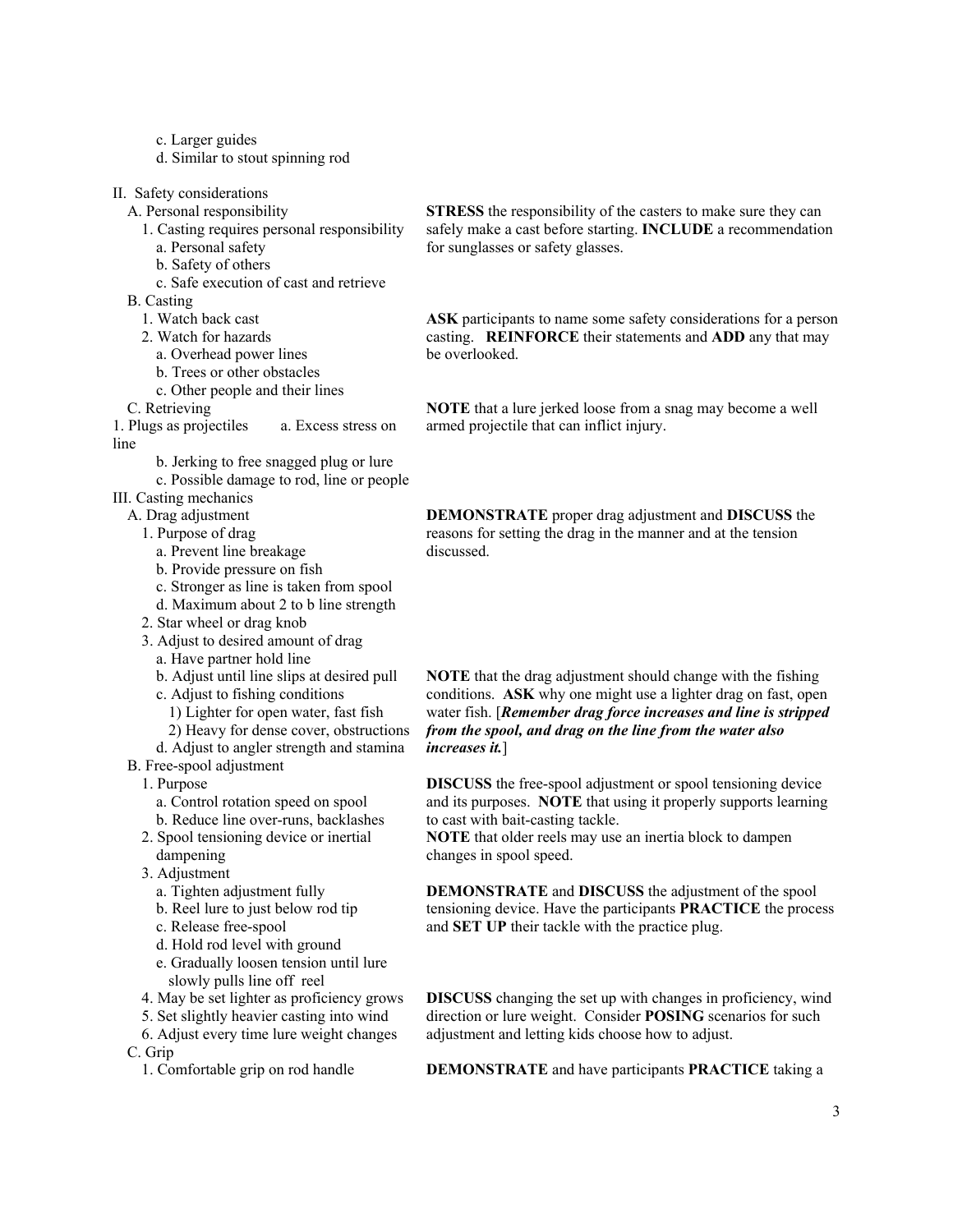- 2. Forefinger extended, wrapped around trigger on rod if present
- 3. Place thumb on the spool
- 4. Turn hand palm down, reel handle up (right-handed casters)
	- a. Handle down (left-handed casters)
	- b. Allows free wrist movement
	- c. Spool axil rests on one bearing
	- d. Minimizes friction, eases casting
- 5. Grip firm but relaxed
	- a. Excessive pressure increases fatigue
- b. Excess pressure reduces quickness
- c. Reduces cast length and accuracy
- D. Positioning lure
	- 1. Important factor in bait-casting
		- a. Heavy lures approximately 1 inch from tip top
		- b. As lures get lighter, further from tip 1) d ounce lure - about 3 inches
			- 2) 3 ounce lure 4 6 inches
- E. Overhead cast
- 1. Most basic cast
	- a. Most casting situations
	- b. Exceptions
	- 1) Overhead obstructions
	- 2) Objects or persons behind caster
- 2. Stance
	- a. Critical to executing good cast
	- b. Solid, comfortable standing position
	- c. Body angled slightly toward target
	- 1) Casting arm shoulder toward target 2) Off-side foot slightly behind casting-side foot
	- d. Weight nearly equally distributed 1) Slight shift to back foot on backcast 2) Slight shift to forward foot for forward cast and follow through
	- e. Properly gripped rod splits target
- 3. Casting mechanics
	- a. Continuous motion, explained in steps
	- b. Release free-spool
		- 1) Push free-spool button
	- 2) Place thumb on bottom edge of
	- spool
	- a) Touching line and edge of spool b) Controlling spool and line
	- c. Hold casting arm at about 35Εangle
		- 1) Rod tip about eye level -2 o=clock
		- 2) Handle above hip level
		- 3) Casting arm elbow clear of body
		- 4) Forearm in straight line with rod

proper grip for their casting. **TRY** to maintain ambidextrous instructions, e.g. casting arm, off arm, casting arm foot...

**NOTE** that the reel handle up or down presentation is essential for the best casting distance because it minimized spool friction. **STRESS** keeping the reel clean and well lubricated.

**EMPHASIZE** the need for a firm, relaxed grip to offer control, quickness, reduced fatigue, longer distance, and better accuracy.

**DISCUSS** lure positioning and its impact on accuracy and distance in casting.

**DISCUSS** the overhead cast and it utility. **DEMONSTRATE** (or have a teen leader or parent do so) one cast. Then break the cast into parts for instruction.

Have each participant **STAND** comfortably. **NOTE** the position of their feet and that this is about right for the cast.

Have each participant **ASSUME** a casting position with a common target. **ADJUST** their positions as required.

**NOTE** that a shift in weight from toward the rear foot on the backcast and toward the front foot on the forward cast imparts a bit of extra power (like a batter stepping into a pitch).

**STRESS** that the casting process is one continuing set of motions, not a series of steps, even though it is discussed in stepwise fashion.

**DEMONSTRATE** pressing the free-spool button and proper thumb position on the spool and line. Have each participant **PRACTICE** it one or more times.

Have each participant **EXECUTE** each of these steps in sequence and slowly. Then attempt to put them together to make a cast. [*Using an open area where obstructions are absent and no danger of catching a fish is present makes this lesson easier on the learner.*]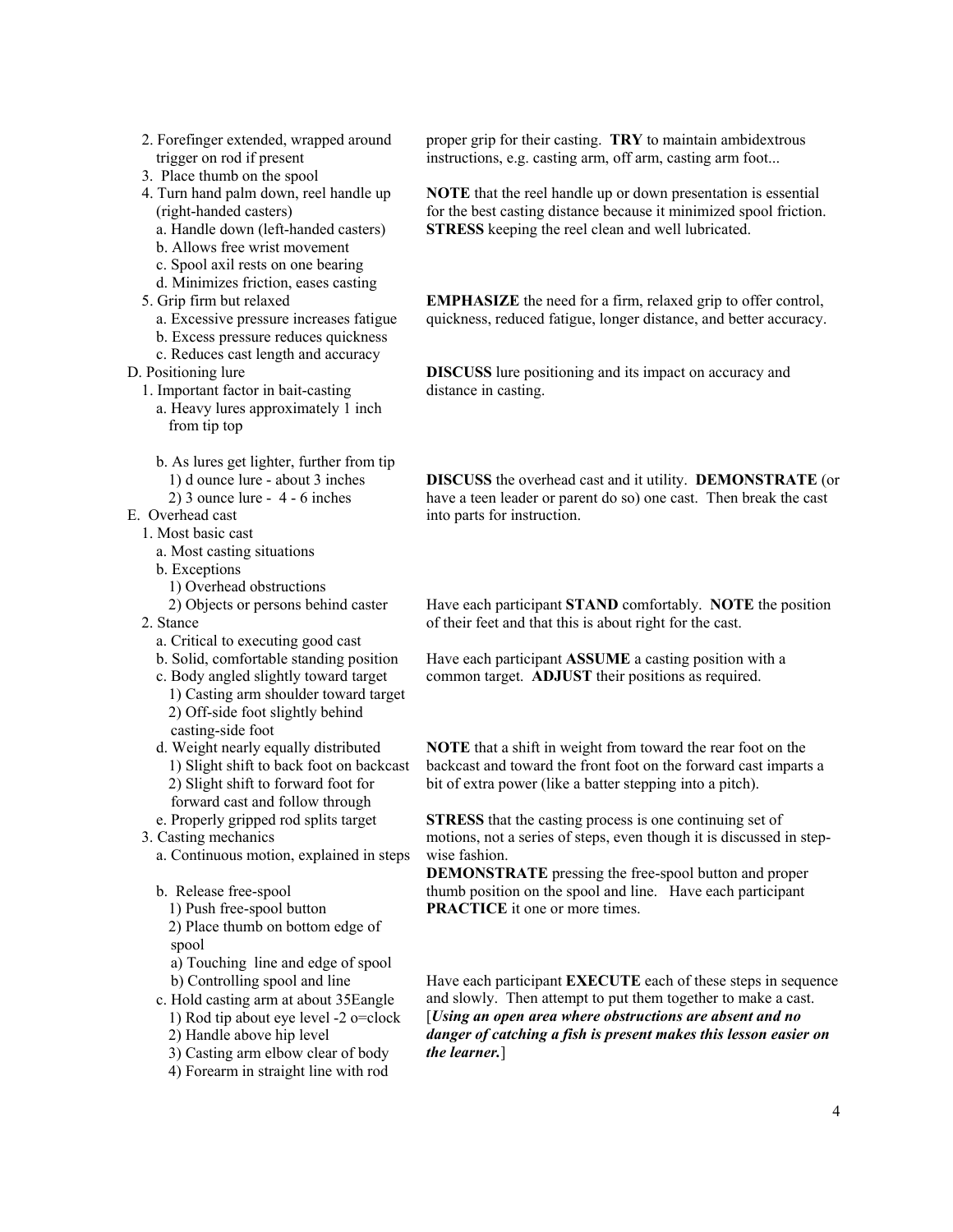d. Sweep rod back to slightly beyond vertical by raising forearm and elbow 1) Casting hand about eye level 2) Minimize wrist bend for accuracy 3) Reel handle toward face or target e. Stop just beyond vertical 1) Precision - stop rod at same position 2) Tip pulled back by lure inertia 3) Loading rod fibers for cast 4) Provides majority of casting power 5) Butt essentially vertical 6) Avoid letting rod drift back f. Start forward cast immediately 1) No hesitation after stop 2) Move arm forward, down sharply 3) Snap wrist forward to boost speed 4) Follow path of backcast 5) Avoid over throwing cast a) Reduces distance b) Reduces accuracy g. Ease thumb pressure at 11 o=clock 1) Rod still splitting target 2) Rod still moving forward 3) Control spool with thumb pressure h. Continue forward movement of rod 1) Rod tip in line with flight of lure 2) Increase thumb pressure 3) Stop spool as lure hits target I. Practice to educate thumb 1) Beware frustration 2) Everyone gets some backlashes 3) Pick >em out and keep casting F. Trouble shooting casts 1. Relatively flat trajectory desired a. Less wind influence b. Less slack in line 2. Observe arc of line a. High arc - release too early b. Low, short cast - release too late 3. Practice developing rhythm a. Makes it look easy b. Effort educating thumb worth it IV. Other casts A. Value of other casts 1. When overhead cast cannot be used 2. Matching cast and situation B. Flipping or pendulum cast 1. Utility

- a. Short, accurate cast
- b. Gentle entry into water
- c. Precise casting in tight cover
- 2. Casting process

**ASK** participants in they feel the rod loading when the stop the rod on the backward arc at the vertical. **NOTE** that this is the real power that casts the lure, not the strength of their arms, shoulders or wrists.

**NOTE** that trying to Amuscle@ the cast results in shorter, less accurate casting rather than increasing distance and accuracy.

**EMPHASIZE** the timing of the release and the need for practice to develop a feel for it.

**DEMONSTRATE** a proper follow through with the rod after the line is released.

**STRESS** that only practice can educate the thumb to apply the proper amount of frustration and **DISCUSS** the process of picking out backlashes, including your practice in that area.

**DISCUSS** the impacts of early or late release on the trajectory of the lure and line. **COACH** the participants to use observations of that trajectory as a teaching element to help get their timing down.

**NOTE** that the overhead cast is used for most situations, but that other types of casts are used frequently by anglers.

**DISCUSS** the pendulum cast or flipping, including its uses and execution.

**DEMONSTRATE** a pendulum cast or flippin=, explaining the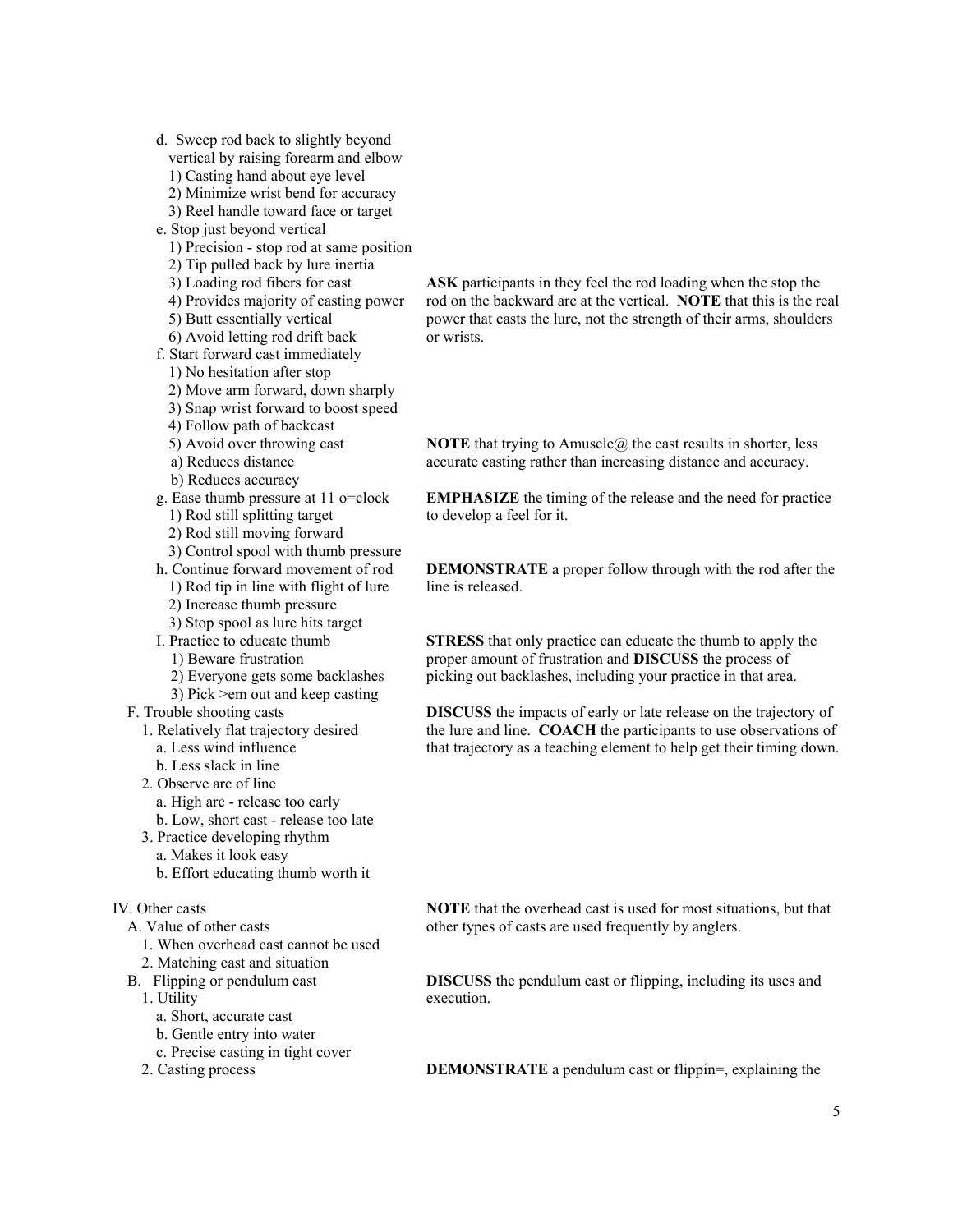a. Start with 2 rod-lengths of line b. Engage reel c. Point rod toward target d. Look directly at target e. Grasp line with non-casting hand f. Pull in excess line 1) Extend the arm away from body 2) Pull arm back g. Raise rod tip at same time swinging lure back toward body h. Lower rod tip then flip it upward toward target I. Release line with free hand j. Follow lure to target with rod tip k. Can use longer lines 1) With practice 2) Limp, well-behaved line 3) No obstructions to entangle line 3. Flipping equipment a. Long rod preferred - 72 to 8 feet b. Quality reel c. Heavy line d. Lures to match fish and conditions 1) Inactive fish in heavy cover 2) Bass a) Soft plastics b) Jig and Apig@ 3) Trout a) Live bait most common b) Small marabou or bucktail jigs c) Sponge or yarn flies with shot C. Pitching 1. Position lure about rod-length from tip 2. Disengage free-spool and thumb line 3. Hold lure carefully a. By bend of hook in free hand b. Hand about level with waist 4. Lower rod tip a. Keep line tight b. Force rod to flex at tip slightly 5. Swing rod tip quickly forward and up toward target 6. Release lure at same time 7. Release thumb pressure as lure passes under rod tip a. Continue upward, outward thrust b. Control with light thumb pressure c. Lure should arc to target 8. Careful adjustment of free spool needed D. Underhand or flip cast 1. Excellent under obstacles process as it is repeated several times. Have each participant **PRACTICE** several attempts at this cast, using a small bucket or ring as a target. **DISCUSS** preferences in flipping tackle and the situations in which it may be most effective. **NOTE** that trout fishermen frequently use this technique for fishing live baits or small jigs in tight cover. **RELATE** pitching to flipping, noting that it is similar except for the use of the reel. **DEMONSTRATE** the technique one or more times, then have the participants **CAST** themselves. Be sure to **CAUTION** them about using this approach with any lure having multiple hook points. **NOTE** that the underhand or flip cast is an excellent choice under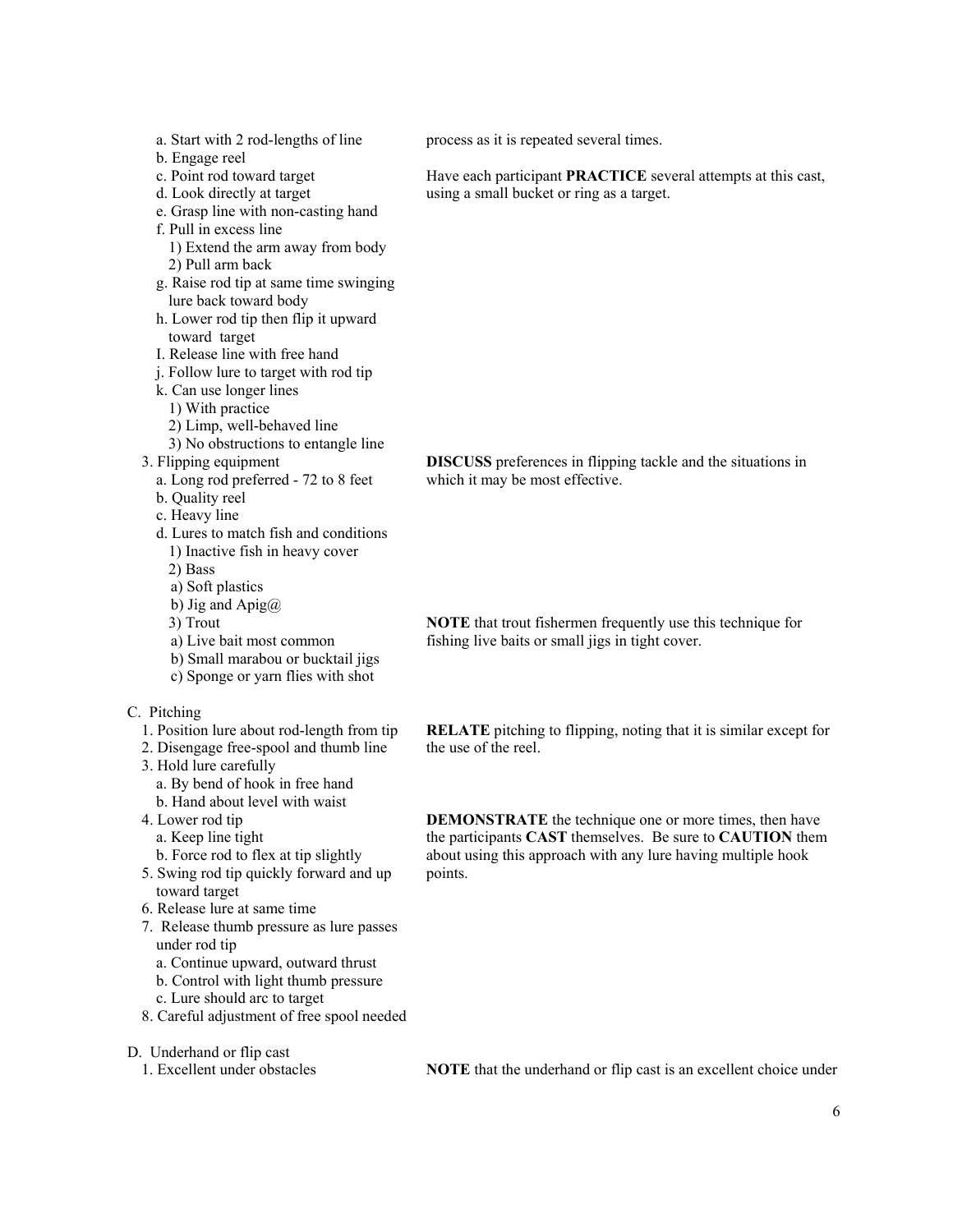- 2. Delicate presentation possible
- 3. Made from nearly any stance
- 4. May be used back handed across body

5. Mechanics

- a. Address target with rod
	- 1) Rod nearly parallel to water
	- 2) Rod straight toward target
- b. Loading
	- 1) Lift rod to about shoulder height
	- 2) Bring tip down sharply
	- 3) Stop at starting point
- c. Release line as rod starts to straighten
- d. Follow though toward target
- 6. Easily learned by practice, difficult to describe verbally
- E. Sidearm cast
	- 1. Overhead cast rotated 90 degrees
		- a. Control of release essential
		- b. Dangerous to others on casting side
	- 2. Excellent for cheating wind
		- a. Low trajectory
	- b. Accuracy challenging for most
	- 3. Good under overhead obstructions
	- 4. More wrist than arm

### V. Summary

- A. Applications
	- 1. Squidding (surf casting) tackle
	- 2. Jigging tackle
	- 3. Plunking tackle
	- 4. Popping tackle
- B. Perfect practice makes perfect
	- 1. Repetition of process
		- a. Basic skills
	- b. Self-critique and work on skills
	- 2. Quality tackle, well-maintained
	- 3. Once learned, easily applied
- C. Exercise patience with yourself

obstacles or in circumstances when a gentle entry into the water is important.

**EMPHASIZE** that it can be performed even from odd positions or across the body without excessive risk of getting hooked.

**DEMONSTRATE** the process, and have each participant **CAST** several times until they feel comfortable with the technique.

**NOTE** that a caster who has mastered the earlier casts will grasp this one quickly, although they may not be able to articulate what they are doing to accomplish it. [*Refer to the narrative for support*.]

**NOTE** that the sidearm cast is much like an overhead cast rotated 90 degrees. **DISCUSS** the increased difficulty of achieving good accuracy with this approach and its potential hazards to those around you, as well as the utility of the cast in some situations.

**DEMONSTRATE** the cast safely, and have the participants **DISCUSS** both the processes used and the safety considerations they should apply. Have each one **ATTEMPT** a cast or two using this method.

**DISCUSS** some of the applications of these bait-casting techniques to surf, boat, river and inshore saltwater fishing, **NOTING** that the differences are mostly of scale, not function.

**REINFORCE** the notion that skill with revolving spool reels takes time and effort to learn, even with modern, well-maintained reels. **DISCUSS** picking out backlashes and learning by doing.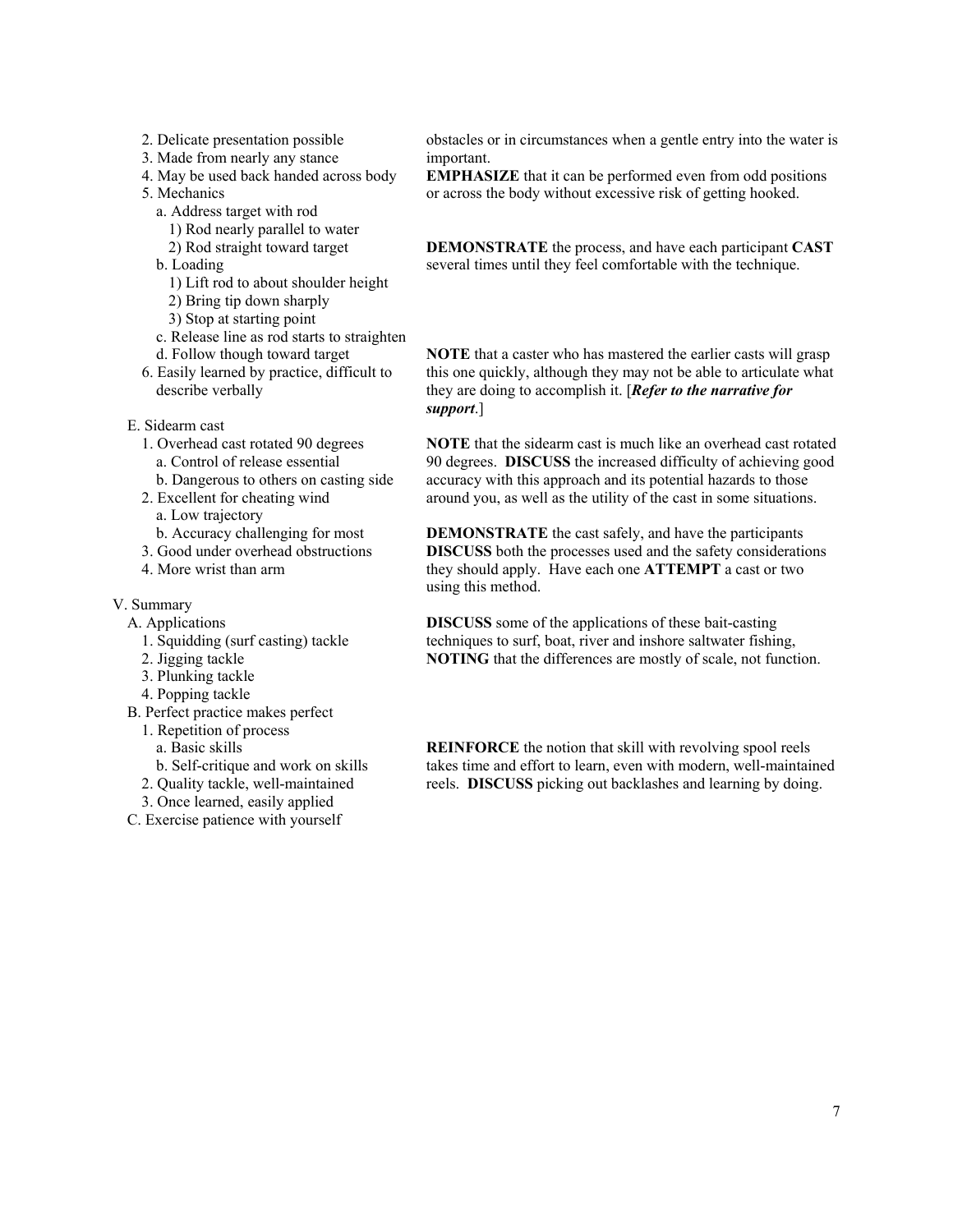### **Summary Activity**

Set up a casting tournament or casting course with a variety of targets at varying distances. Have the participants work their way through the course, selecting the type of cast they would use and attempting to hit all of the targets. Be sure to include at least one situation where simply casting for distance is the requirement.

# **Lesson Narrative**

## **Bait-Casting Equipment**

Unlike the fixed spools on spin-cast and spinning reels, casting reels have a revolving spool. Once the inertia of the spool builds up, it literally throws the line off the spool toward the lure. That process produces long casts. The revolving spool allows the line to come off the spool on the cast in the same way it went on, helping to prevent twist in the line. And that feature works even when a fish pulls line off the spool against the drag. Drags on casting reels are designed to take the punishment of large fish and heavy lines, and they are often smoother than drags on the fixed spool reels. Bait-casting reels handle heavier lines with less sacrifice in casting efficiency than do fixed spool reels, and they are able to adapt to a wide range of lure weights. These factors and their durability has made these reels the prime choice of bass, inshore saltwater, and pike or musky anglers. The main drawback to bait-casting reels is that they require the angler to have an educated thumb to control the spool throughout the cast. If the spool is allowed to over-run the progress of the lure, the result is a backlash or Abird=s nest.  $\omega$  Many anglers give up before learning how to use casting tackle because they tire of the involved process of picking out the loose loops of line and getting them to lay on the spool neatly after a few of these challenges. One author stated that baitcasting was the Aart of throwing controlled slack. $@$  One of my fishing buddies referred to his casting skill by stating that the Aslack seems to have controlled itself around the spool and done a nice job of it. $\omega$ Never fear, everyone gets a backlash from time to time, even with today=s easy-to-use reels.

Reel designs continue to advance, becoming increasingly more durable, trouble free and user friendly. This allows less experienced fishermen to use them as a matter of choice. Where heavy lures or baits are involved or where control of the bait is critical, these reels excel. They are excellent for crankbaits, spinnerbaits, plastic worms, jigs, poppers or bait under a popping cork. The fact that they can be teamed with a rod that has more backbone than most light spinning gear also aids in hook setting where hardmouthed fish may need to have plenty of force to get the hook home. As line weights get into the 15 to 20 pound range, revolving spool reels take over the majority of the action among experienced anglers.

Bait casting rods come in two major varieties. Traditional rods have an offset handle that brings the line in direct line with the guides. Usually these rods have relatively small guides and are in lengths of about six to seven feet. Straight grip rods usually have larger guides and paired gripping surfaces. Usually they have a long handle behind the reel and an shorter one in front of it. They may or may not have a Atrigger@ or finger grip. While they come in a wide variety of actions, most baitcasting rods are a bit stiffer than spinning or spincast rods of similar length, but the main difference between them is the label applied by the manufacturer. Flippin= sticks, pitching rods, squidding rods, plunking rods, and popping rods are all baitcasting rods that will find some interchangeable use with an angler who has one.

#### **Safety Considerations Before the Cast**

Participants must take personal responsibility for their actions when learning to cast. They are in control of the rod and reel. They determine when and where they will make the cast or its components, and only they can determine if it is safe to do so. Learning that from the beginning is essential. Getting swatted with a casting plug can hurt, but once hooks are added both pain and serious injury can be inflected if someone does not get in the habit of paying attention to where there plug is at all times. An angler needs to be aware of where his/her plug behind, overhead and in front.

The back cast is the greatest concern. Fishermen get so intense about where they are going to cast to that they sometimes forget to look behind them to see if their back cast is going to hit someone or get hung in a tree. When you are fishing from the bank, someone may come up behind to watch you or just be causally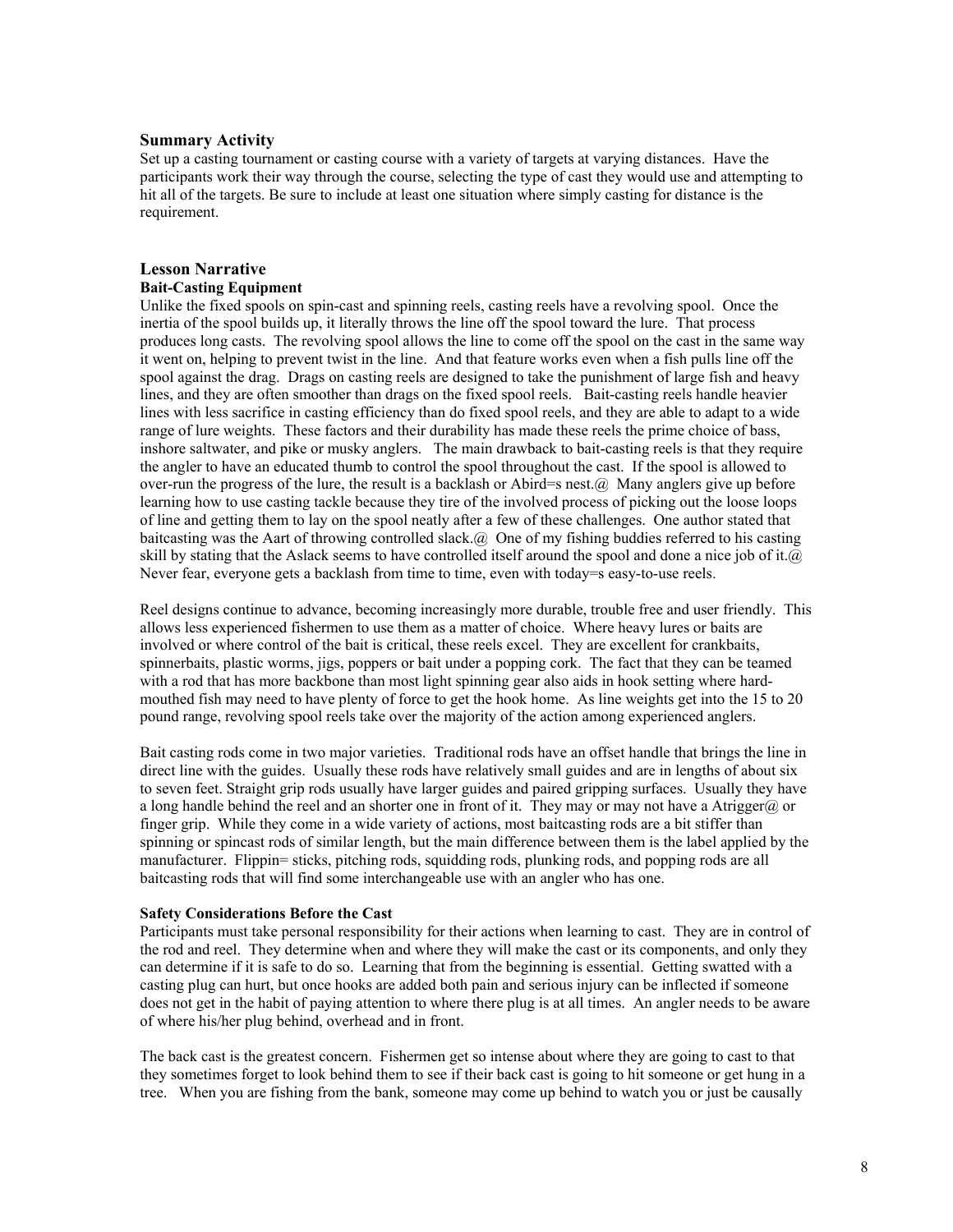walking by. When in a boat, most anglers know their partner(s) are there, but don't realize that their back cast can reach their partner(s).

On the forward cast most anglers are aware of other people, but sometimes forget about power lines and overhanging trees. Be cautious also of throwing over someone else's line.

Once the cast has been made, the plug can get hung up (this can happen during practice too). Caution participants about putting too much pressure to retrieve the snagged plug, particularly pressure applied by the rod. If the lure or practice plug comes loose it can shoot back toward the angler or others like a bullet. Caution in attempting to dislodge a hung lure or practice plug can prevent injuries.

### **Casting Mechanics and Preparation**

Each reel should be equipped with well-laid line, and the rod and reel should be rigged with the guides threaded and the casting plug tied to the end of the line. A large swivel snap may be used if desired to prevent line twisting from the rolling of the practice plug on retrieve. If the equipment is not set up have the participants assist in threading their own line and tying on their own casting plug.

**Drag Adjustment** B Nearly all modern bait casting reels have drags that can be adjusted to slip under very light pressure or tightened down to a fully locked spool. The pressure is usually adjusted by turning a knob or star-shaped wheel known as a star drag. Basic physics dictates that the drag gets stronger as the amount of line on the spool decreases. The drag should be adjusted to no more than about 2 to b of the breaking strength of the line. Adjust the drag by having someone hold the line at least a rod-length away, applying pressure on the line with the rod, and adjusting the drag until the line slips under the amount of pressure you can comfortably apply. Some fishing conditions may call for a very tight drag, while others may need a drag set much more lightly.

**Free Spool Adjustment** B Since bait-casting reels throw the line off the spool toward the lure, they are often the reel of choice for throwing moderately heavy lures a maximum distance. Their advantage can become a problem if the lures are too light for the casting style of the angler, as the reel over-runs and throws the excess slack into a backlash or Abird=s nest. $@$  To combat that problem reels are equipped with a spool tensioning device that controls the inertia of the spool. Adjustment of that devise is important, particularly to the beginning bait-caster, every time the weight of the lure being cast is changed. To make the adjustment, tighten the tension adjustment fully. Reel the lure up to just below the rod tip. Depress and release the free-spool button (usually located somewhere that is easily reached by your thumb) or throw the free spool lever so the reel is in free spool mode. Holding the rod level with the ground and gradually loosen the tension until the practice plug slowly pulls line off the reel. As you become more proficient, you can back off the tension a bit to lengthen your casts. If casting into the wind, however, you may want to increase that tension just a bit to compensate for the wind=s influence on the lure. Remember to adjust the free spool tension every time you change lure weights.

Grip B Having a proper grip is the first step in casting well. Grip the rod by its handle with forefinger extended and wrapped comfortably around the trigger on the rod. Place your thumb on the spool and turn your hand so your palm faces down and the reel handle is up (for right-handers) so it stares you in the face. Left-handers holding the reel in a similar fashion will have the handle under the reel. Holding the rod and reel in this fashion allows free movement of the wrist while causing the spool to rest on only one of its bearings, minimizing friction for easier casting. The grip should be firm but relaxed. Excessive pressure on the handle fatigues the caster quickly and reduces the quickness required for good casting.

**Positioning the Lure** B Lure position relative to the tip of the rod is vitally important in bait-casting. Heavy lures should be within about an inch of the top. As the lures get lighter, they should be positioned progressively further from the tip. For example, a d ounce lure should be about 3 inches from the top guide and a 3 ounce lure should be 4 - 6 inches below the tip.

## **Overhead Cast**

The overhead cast is the most basic cast. It can be used most of the time unless obstructions are in the way of the cast or something or someone is directly behind the caster. The stance is important to executing a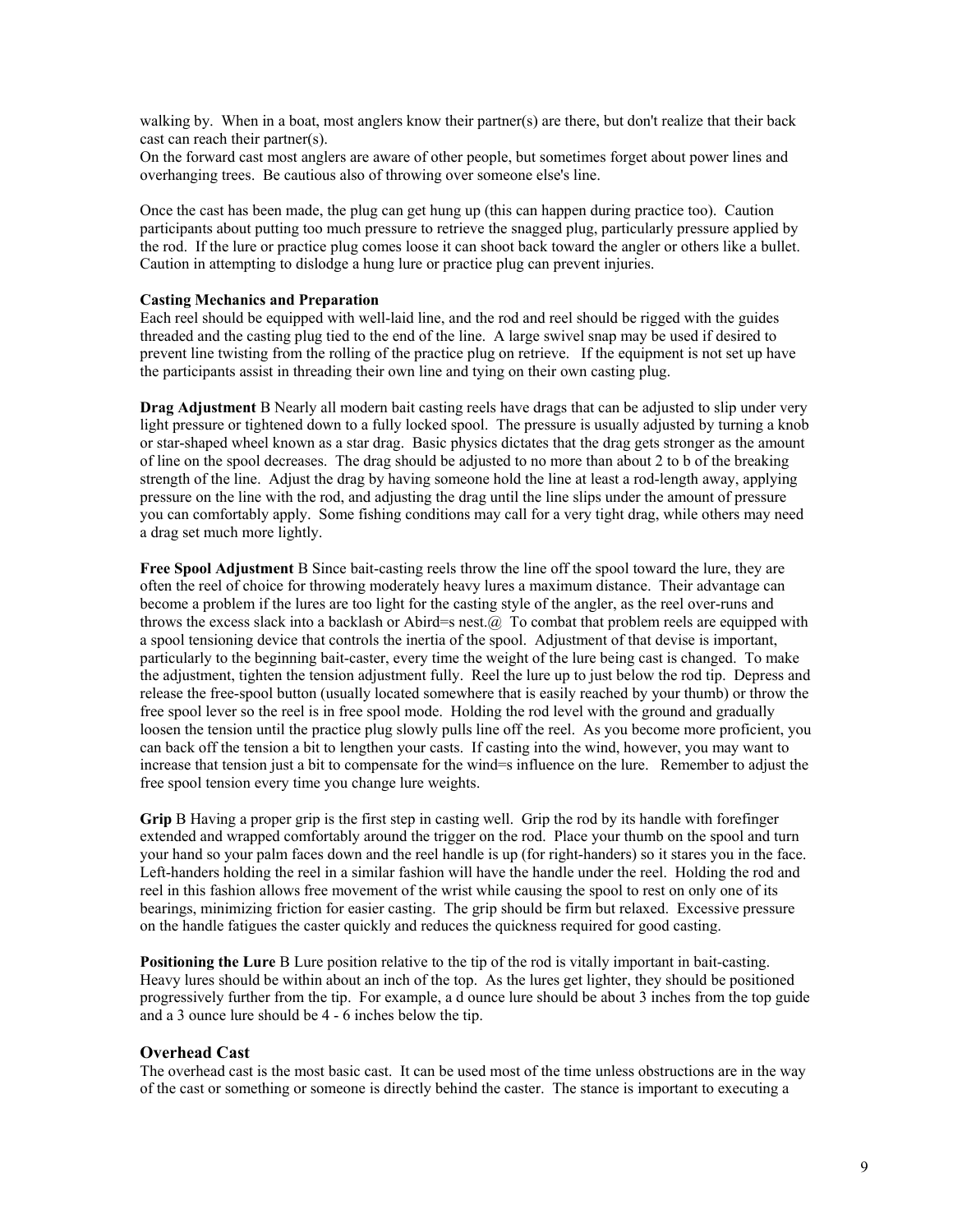good cast with accuracy, and casting mechanics handles the process of getting the lure to the position desired.

**Stance** B Stand firmly and comfortably with your body angled slightly toward the target so that your casting arm=s shoulder is now pointed toward the target and your off-side foot is slightly behind your casting-side foot. Body weight should be nearly equally distributed as the cast is initiated, but it will shift to the back foot then the forward foot as the cast is made. Holding the rod with the proper grip, position it so it splits your view of your target.

**The Cast** B The dynamics of the cast will be explained one step at a time, but they are carried out as a single fluid set of motions.

1. Push the free-spool button and place the thumb of the casting hand on the bottom edge of the spool, touching the line and the edge of the spool. An Aeducated  $\omega$  thumb is what keeps the reel from overrunning while allowing a maximum distance cast. Always keep the thumb on the spool, feathering the spool until the cast is complete.

2. Hold the casting arm to about a 35E angle. This will place the tip at eye level (2 o=clock position) and the rod handle above the level of the hip. The casting arm elbow should be clear of the body, slightly above and in line with the forward hip. The forearm should be in a straight line with the rod, making the rod an extension of the arm.

3. Sweep the rod back to slightly beyond the vertical by raising the forearm and elbow bringing the casting hand to about eye level. For best casting accuracy, minimize the amount of wrist bend on the backstroke and bring the rod and reel up with the handle facing you (or facing away from you) squarely. Precision is achieved by always bringing the rod to the same position. Stop the rod at the vertical position -- the reel handle still toward (or away from) you and about eye level. The rod will continue back under the inertia of the lure or practice plug, loading the force of the backcast into its fibers. This loading of the rod provides the majority of the casting power. The rod should remain on a direct line toward or away from the target throughout the cast and the butt of the rod should remain essentially vertical. Avoid letting it drift back over the shoulder, since this actually reduces the power in the cast.

4. Without hesitation and as soon as you stop on the backcast, start the forward cast. Bring the arm forward and down sharply, allowing the wrist to snap forward for increased speed. Follow the same path as was follows in the back cast. Shag Shahid suggests assuming the tip of the rod is the end of your arm and the plug is a baseball. Simply throw the tip of the rod as though it were a baseball; but like throwing a baseball, avoid throwing too hard and losing control. The rod will do the work without too much effort on the casters part.

5. As the rod reaches the 11 o'clock position, ease off on the thumb pressure. (The rod should still be splitting your target and moving foward.) This will send the lure in flight. Control the spool speed with your thumb while continuing the forward cast. This will lower the rod tip to follow the line of flight of the lure. Increase the pressure on the spool with the thumb as you follow through with the cast, stopping the spool as the lure hits the water at its final destination. Even with the assistance of a free-spool adjustment, the only way to learn to control the line for both long casts and freedom from backlashes is to practice until the thumb becomes educated. Even experienced casters will encounter an over-run from time to time, usually at the worst possible moment. Do not allow yourself to become too frustrated if the first few attempts require a bit of untangling.

Practice also will reduce the arc of the outgoing line, thus reducing the influence of wind on your accuracy. If the line arcs high, the release point was a bit early. If the lure or practice plug powers into the ground or water in front of you, the release point was a bit late. With practice you will develop a rhythm that will seem almost second nature. Only you and other casters adept with bait casting tackle will know the effort required to educate your thumb.

### **Other Casts**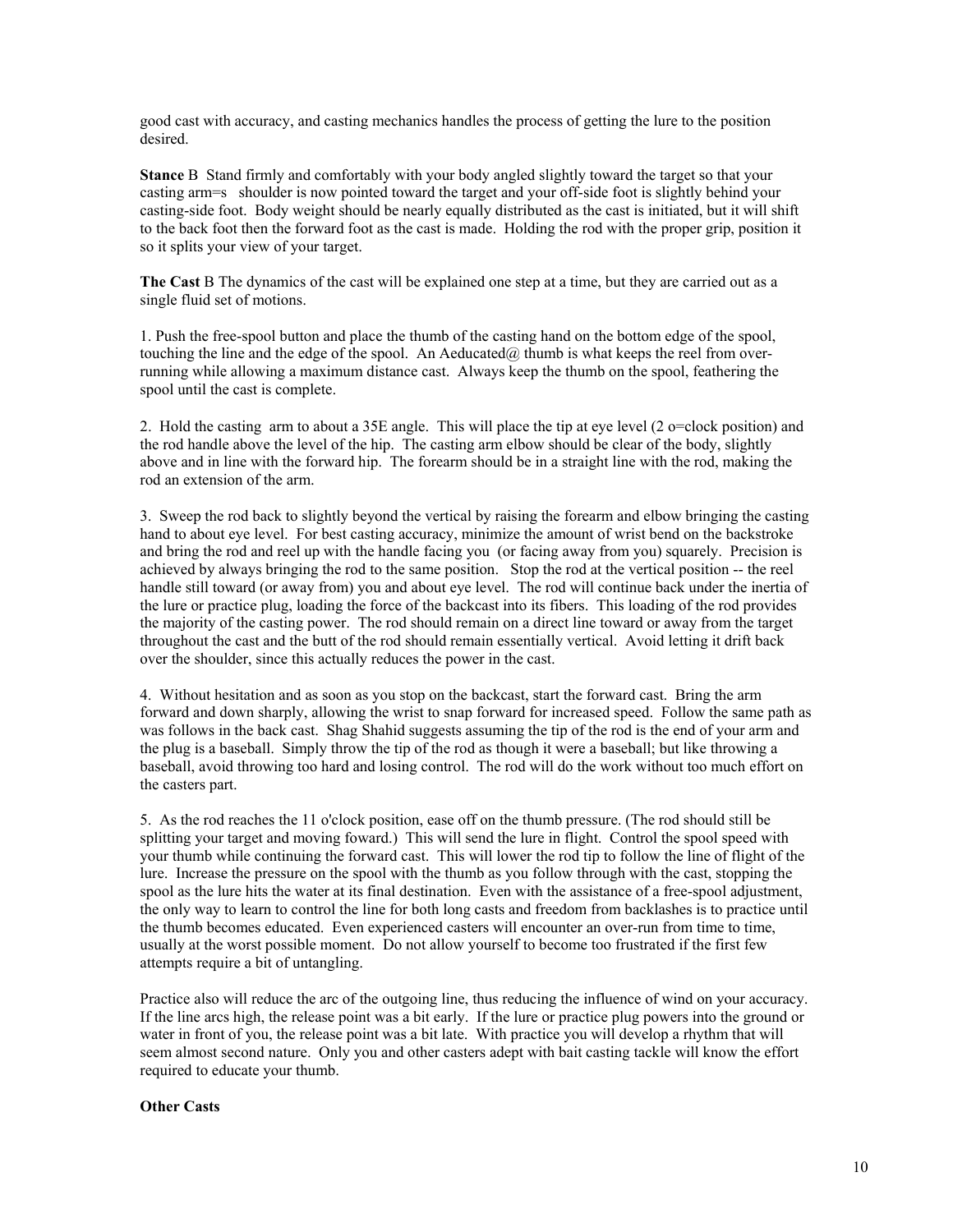Since the overhead cast cannot be used in all situations, anglers are encouraged to learn a side cast, flipping, and pitching. You use the same grip as explained in this lesson, but the stance and arm action are the essentially the same for all types of casting and spinning gear.

## **Flipping (Pendulum Cast)**

The pendulum cast (more popularly called flippin=) is used when a short, accurate cast is called for. To aim, hold the rod in direct line with the target and look directly at the target. To learn the cast, start with about two rod-lengths of line beyond the rod tip. The reel should be engaged for this cast. Grasp the line with the non-casting hand and extend the arm away from the body to pull in about a rod-length of line. At the same time, raise the tip of the rod causing the lure to swing back toward you. When the lure swings back toward your body, lower the rod tip and flip the rod up and toward the target, feeding the remaining line with the free hand. The lure should touch down on target and quite softly. Follow through by keeping the rod tip pointed directly at the target. With practice an angler can become very accurate with this technique, and much longer lengths of line can be handled if there are not obstructions to entangle the line.

Most anglers who flip will use a long rod B seven and a half to eight feet, a quality bait-casting reel or spincast reel, and heavy line. Flipping works best on fish that are inactive and holding tight to whatever cover is available. The two most popular lures for flipping for bass are the plastic worm or the Ajig and pig,  $\omega$  a jig with a pork frog. The lure is eased down into the cover and the angler watches the line for any twitch. Many anglers who fish for trout use a similar technique with monofilament line and a fly rod, allowing them to place a baited hook exactly where they want it without causing too much commotion in the process.

### **Pitching** (Caution, only use this with single hook lure or practice plug)

First, let out enough line to permit the lure to reach to the reel. Hold the lure carefully by the very rear part of the hook with the free hand about level with your waist. Lower the rod tip keeping the line tight and flexing the rod tip slightly. Quickly swing the rod tip forward and up toward the target, letting go of the lure with your free hand. As the lure passes underneath the tip of the rod, release thumb pressure on the line and continue to raise the tip of the rod. The lure should then fly just above the target and touch down softly 20 feet away. Careful adjustment of the free spool device on your reel is advised for good pitching.

## **Flip Cast or Underhand Cast**

The underhand cast, also known as a flip cast, provides a lot of versatility allowing casts under a wide range of situations, including working under obstacles. This cast can be made from almost any stance, including one that is backhanded or across the body. It starts with the rod approximately parallel with the water and about waist high. As the cast is started, the rod and forearm form a straight line toward the target. The rod is loaded by bringing the tip sharply downward and extending the rod toward the target, releasing the line as the rod straightens. It is easily learned by practice, but a bit hard to describe verbally. Practitioners= descriptions also vary.

### A. J. McClane (in *McClane's Secrets of Successful Fishing*) gave instructions for the cast as follows.

"Begin the underhand cast by making an upward lift with the rod keeping a stiff wrist and forearm and pivoting on the elbow. When the tip reaches should level, reverse the direction immediately with a crisp, downward push so that the rod returns to its starting position and stops abruptly. The weight of the lure will cause the rod tip to flex down and in toward your feet. As the rod recovers from its bend and begins upward, release the line (or release thumb pressure on bait-cast). The lure will snap outward in a low arc. Do not attempt to push the rod forward. When the underhand cast is executed properly by the angler, the casting bend of the rod itself will provide sufficient velocity to the lure."

In their *Basic Fishing Aquatic Skills Series* the Missouri Department of Conservation suggests using only the wrist in the following suggested procedure.

"The back cast in the flip cast is actually a down cast. The entire casting motion is accomplished by using only the right wrist. The arms do not move during the entire cast. Moving the arms is